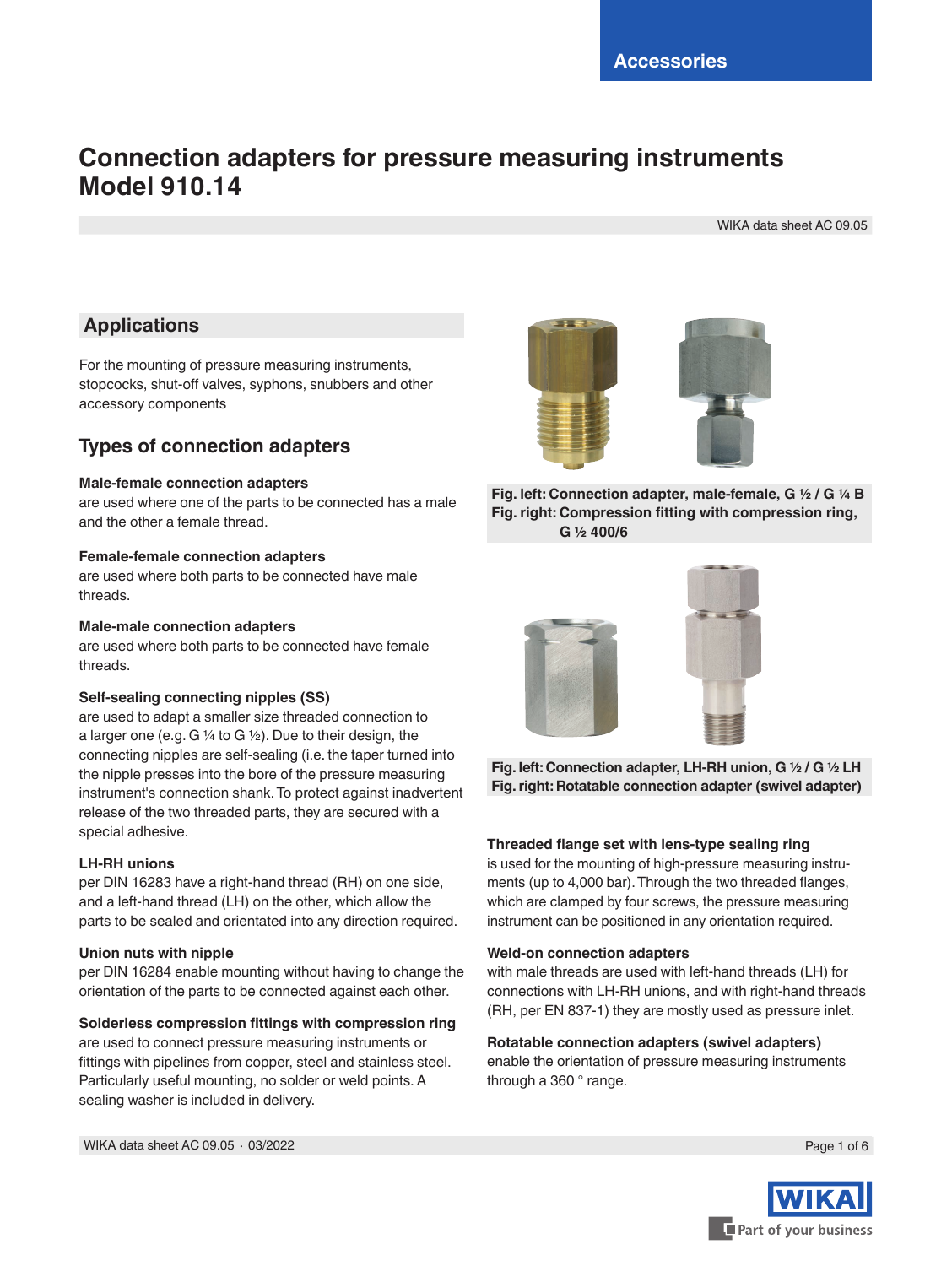# **Standard version Dimensions**

## **Dimensions and connection** see table

## **Material**

Brass, steel, stainless steel 1.4571

# **Options**

- Brass, chrome-plated
- Special threads



## **SS nipple**







## **Compression fitting with compression ring**









## **Union nut**





1035363.01 1035355.01

1035363.01

1035355.01

**LH-RH union**

1035371.01

1035371.01

1035410.01

1035410.01



# **Threaded flange set with lens-type sealing ring**

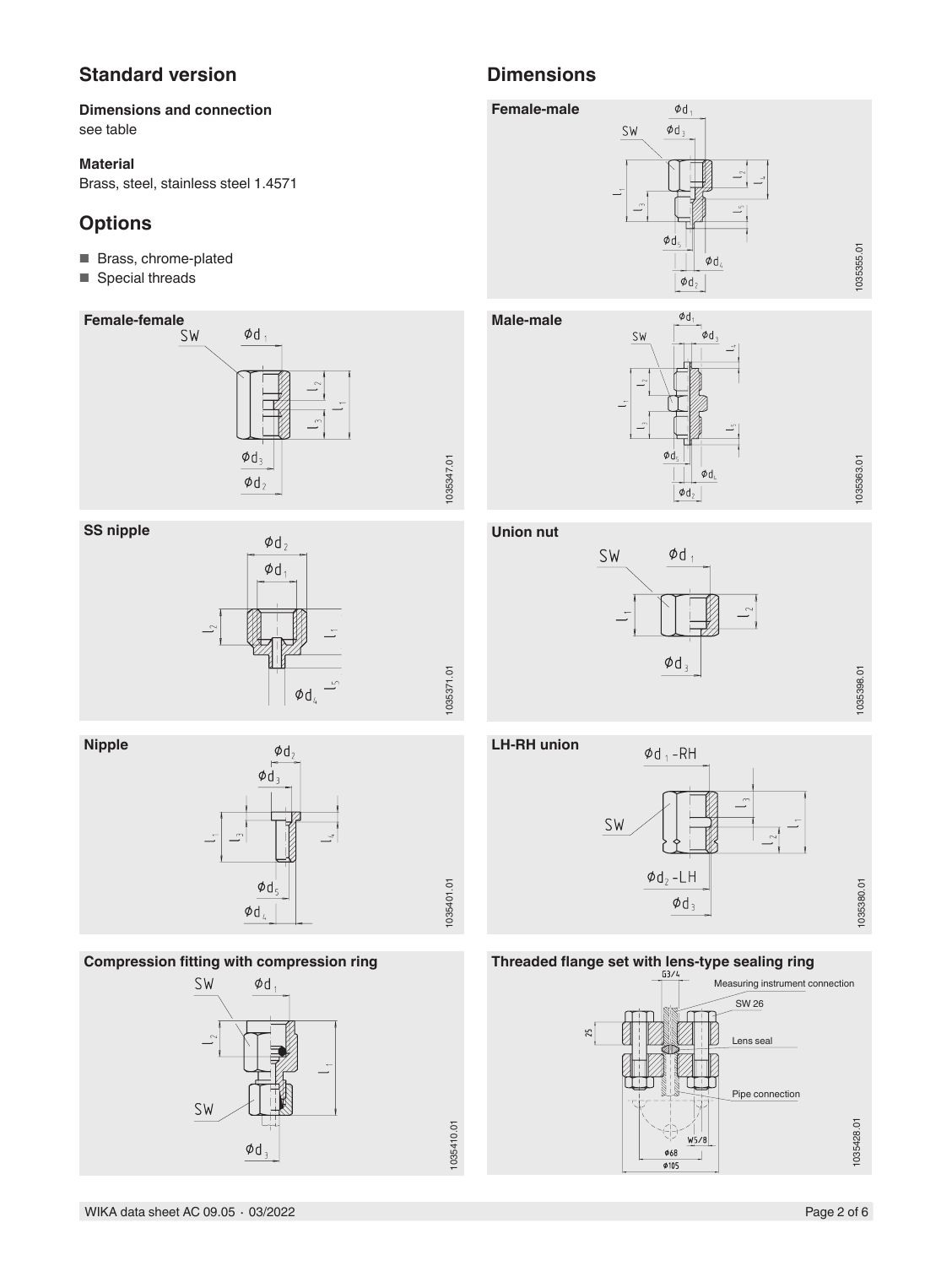| <b>Version</b> | Connection <sup>1)</sup> |                   | <b>Dimensions in mm</b>  |                              |                           |                    |                           |                  |                           |                           |           | Mate-        | Order    |
|----------------|--------------------------|-------------------|--------------------------|------------------------------|---------------------------|--------------------|---------------------------|------------------|---------------------------|---------------------------|-----------|--------------|----------|
|                | d <sub>1</sub>           | $\mathsf{d}_2$    | $d_3$                    | $\overline{d}_4$             | d <sub>5</sub>            | $ I_1 $<br>approx. | I <sub>2</sub><br>approx. | $I_3$<br>approx. | $\mathsf{I}_4$<br>approx. | $I_5$<br>approx.          | <b>SW</b> | rial         | number   |
| Female-        | $G\frac{1}{8}$           | G 1/4 B           | 4.5                      | 5                            | 3                         | 28                 | 10                        | 13               | 13                        | $\overline{\mathbf{c}}$   | 14        | <b>Brass</b> | 9090924  |
| male           | $G\frac{1}{8}$           | $G \nless  B$     | 4.5                      | 6                            | 3                         | 35                 | $10$                      | 20               | 13                        | 3                         | 22        | <b>Brass</b> | 9090207  |
|                | $G\frac{1}{4}$           | G 1/8 B           | $5.5\,$                  | $\blacksquare$               | 3                         | 29                 | 13                        | 10               | 16.5                      | $\overline{\phantom{a}}$  | 17        | <b>Brass</b> | 9090215  |
|                | $G\frac{1}{4}$           | $G \frac{3}{8} B$ | 5.5                      | 5.5                          | $\mathbf{3}$              | 33                 | 13                        | 16               | 16.5                      | $\ensuremath{\mathsf{3}}$ | 19        | <b>Brass</b> | 9090223  |
|                | $G\frac{1}{4}$           | $G \nless  B$     | $5.5\,$                  | $6\,$                        | 3                         | 38                 | 13                        | 20               | 16.5                      | $\ensuremath{\mathsf{3}}$ | 22        | <b>Brass</b> | 9090231  |
|                | $G\frac{1}{4}$           | $G \frac{1}{2} B$ | $5.5\,$                  | $6\phantom{1}6$              | 3.5                       | 38                 | 13                        | 20               | 16.5                      | 3                         | 22        | 1.4571       | 9084924  |
|                | $G\frac{1}{4}$           | $1/4$ NPT         | 5.5                      | $\blacksquare$               | 3                         | 30                 | 13                        | 13               | 16.5                      | $\blacksquare$            | 17        | <b>Brass</b> | 9054936  |
|                | $G\frac{1}{4}$           | $1/2$ NPT         | 5.5                      | ÷,                           | 3.5                       | 34                 | 13                        | 19               | 16.5                      | $\blacksquare$            | 22        | 1.4571       | 1045326  |
|                | $G\frac{1}{4}$           | M10 x 1           | 5.5                      | $\overline{\phantom{a}}$     | 3                         | 29                 | 13                        | 10               | 16.5                      | $\overline{\phantom{a}}$  | 17        | <b>Brass</b> | 9064931  |
|                | $G\frac{1}{4}$           | M12 x 1.5         | 5.5                      | 5                            | 3                         | 32                 | 13                        | 13               | 16.5                      | $\overline{c}$            | 17        | <b>Brass</b> | 9090240  |
|                | $G \frac{3}{8}$          | G 1/4 B           | 7                        | 5                            | 3                         | 36                 | 16                        | 13               | 19.5                      | $\overline{\mathbf{c}}$   | 22        | <b>Brass</b> | 9090258  |
|                | $G \frac{3}{8}$          | $G \frac{1}{2} B$ | $\overline{7}$           | 6                            | 3                         | 43                 | 16                        | 20               | 19.5                      | 3                         | 22        | <b>Brass</b> | 9090266  |
|                | $G\frac{1}{2}$           | G 1/4 B           | $\overline{7}$           | 5                            | 3                         | 41                 | 19                        | 13               | 24.5                      | $\overline{c}$            | 27        | <b>Brass</b> | 9090274  |
|                | $G\frac{1}{2}$           | G 1/4 B           | $\overline{7}$           | $\overline{5}$               | $3.5$ 41                  |                    | 19                        | 13               | 24.5                      | $\overline{c}$            | 27        | Steel        | 9074937  |
|                | $G\frac{1}{2}$           | 1/4 NPT           | $\overline{7}$           | $\Box$                       | 3                         | 43                 | 19                        | 13               | 24.5                      | $\blacksquare$            | 27        | <b>Brass</b> | 9044930  |
|                | $G\frac{1}{2}$           | $\frac{1}{4}$ NPT | 7                        | $\overline{\phantom{a}}$     | 3.5                       | 43                 | 19                        | 13               | 24.5                      | $\Box$                    | 27        | 1.4571       | 9074929  |
|                | $G\frac{1}{2}$           | $G \frac{3}{8} B$ | 7                        | 5.5                          | $\ensuremath{\mathsf{3}}$ | 45                 | 19                        | 16               | 24.5                      | 3                         | 27        | <b>Brass</b> | 9090282  |
|                | $G\frac{1}{2}$           | G % B             | 7                        | 5.5                          | 3.5 45                    |                    | 19                        | 16               | 24.5                      | $\ensuremath{\mathsf{3}}$ | 27        | 1.4571       | 9024930  |
|                | $G\frac{1}{2}$           | $G \frac{1}{2} B$ | $\overline{7}$           | 6                            | 3.5 46                    |                    | 19                        | 20               | 24.5                      | $\ensuremath{\mathsf{3}}$ | 27        | 1.4571       | 9094920  |
|                | $G\frac{1}{2}$           | $1/2$ NPT         | $\overline{7}$           | ÷                            | 3.5 44                    |                    | 19                        | 19               | 24.5                      | $\overline{\phantom{a}}$  | 27        | 1.4571       | 9064923  |
|                | $G\frac{1}{2}$           | $1/2$ NPT         | $\overline{7}$           | ÷                            | 3                         | 44                 | 19                        | 19               | 24.5                      | $\overline{\phantom{a}}$  | 27        | <b>Brass</b> | 9034935  |
|                | $G\frac{1}{2}$           | G 3/4 B           | 7                        | 6                            | 3                         | 45                 | 19                        | 20               | 24.5                      | 5                         | 27        | <b>Brass</b> | 9090290  |
|                | $G\frac{1}{2}$           | M12 x 1.5 7       |                          | 5                            | 3                         | 41                 | 19                        | 13               | 24.5                      | $\overline{c}$            | 27        | <b>Brass</b> | 9090304  |
|                | $G\frac{1}{2}$           | M20 x 1.5 7       |                          | 6                            | 3.5                       | 46                 | 19                        | 20               | 24.5                      | $\ensuremath{\mathsf{3}}$ | 27        | 1.4571       | 9014934  |
|                | $G\frac{1}{2}$           | M20 x 1.5 7       |                          | $\,6$                        | 3                         | 46                 | 19                        | 20               | 24.5                      | $\ensuremath{\mathsf{3}}$ | 27        | <b>Brass</b> | 9090312  |
|                | M10 x 1                  | G 1/4 B           | $\overline{\phantom{a}}$ | 5                            | 3.5                       | 24                 | 9.2                       | 13               | $\overline{\phantom{a}}$  | $\overline{c}$            | 19        | 1.4571       | 1576364  |
|                | M <sub>10</sub> x 1      | $1/4$ NPT         | $\Box$                   | $\overline{\phantom{a}}$     | 3.5 24                    |                    | 9.2                       | 13               | $\Box$                    | $\blacksquare$            | 19        | 1.4571       | 1587226  |
|                | M12 x 1.5                | $G\frac{1}{8}B$   | 5.5                      | $\overline{\phantom{a}}$     | 3                         | 29                 | 13                        | 10               | 16.5                      | $\blacksquare$            | 17        | <b>Brass</b> | 9090320  |
|                | M12 x 1.5                | G 1/4 B           | 5.5                      | 5                            | 3                         | 32                 | 13                        | 13               | 16.5                      | $\sqrt{2}$                | 17        | <b>Brass</b> | 9090339  |
|                | M12 x 1.5                | $G \frac{3}{8} B$ | 5.5                      | 5.5                          | 3                         | 33                 | 13                        | 16               | 16.5                      | 3                         | 19        | <b>Brass</b> | 9090347  |
|                | M20 x 1.5                | $G \frac{1}{2} B$ | $\overline{7}$           | 6                            | 3                         | 46                 | 19                        | 20               | 24.5                      | 3                         | 27        | <b>Brass</b> | 9090355  |
|                | 1/4 NPT                  | $G\frac{1}{8}B$   | $\blacksquare$           | ÷,                           | 3                         | 27                 | 14                        | $10$             | $\blacksquare$            | $\blacksquare$            | 17        | <b>Brass</b> | 1248367  |
|                | $\frac{1}{4}$ NPT        | G 1/4 B           | $\Box$                   | 5                            | 3                         | 33                 | 14                        | 13               | ÷,                        | $\overline{c}$            | 22        | 1.4571       | 1247573  |
|                | $\frac{1}{4}$ NPT        | $G \frac{1}{2} B$ | $\blacksquare$           | 6                            | 3.5                       | 37                 | 14                        | 20               | ÷,                        | 3                         | 22        | <b>Brass</b> | 0187119  |
|                | $\frac{1}{4}$ NPT        | $G \frac{1}{2} B$ | $\frac{1}{2}$            | 6                            | $3.5\,$                   | 37                 | 14                        | 20               | $\frac{1}{2}$             | 3                         | 22        | 1.4571       | 1096621  |
|                | $1/2$ NPT                | G 1/4 B           | $\blacksquare$           | 5                            | 3.5 38                    |                    | 19                        | 13               | $\blacksquare$            | $\overline{c}$            | 27        | 1.4571       | 0287792  |
|                | $1/2$ NPT                | 1/4 NPT           | -                        | $\qquad \qquad \blacksquare$ | 3.5 38                    |                    | 19                        | 13               | $\overline{\phantom{a}}$  | $\overline{\phantom{a}}$  | 27        | 1.4571       | 0203963  |
|                | $1/2$ NPT                | $G \nless  B$     | ÷,                       | 6                            | 3.5 45                    |                    | 19                        | 20               | ÷                         | $\ensuremath{\mathsf{3}}$ | 27        | <b>Brass</b> | 0187143  |
|                | $1/2$ NPT                | $G \frac{1}{2} B$ | $\blacksquare$           | 6                            | 3.5 45                    |                    | 19                        | $20\,$           | ÷,                        | $\ensuremath{\mathsf{3}}$ | 27        | 1.4571       | 0634603  |
| Female-        | $G\frac{1}{8}$           | $G\frac{1}{8}$    | 4.5                      | $\overline{\phantom{a}}$     | $\blacksquare$            | 22                 | 10                        | 10               | ÷                         | $\overline{\phantom{a}}$  | 14        | <b>Brass</b> | 9084932  |
| female         | $G\frac{1}{4}$           | $G\frac{1}{8}$    | $5.5\,$                  | $\overline{\phantom{a}}$     | $\blacksquare$            | 26                 | 13                        | $10$             | $\overline{\phantom{a}}$  | $\blacksquare$            | 17        | <b>Brass</b> | 9094938  |
|                | $G\frac{1}{4}$           | $G\frac{1}{4}$    | $5.5\,$                  | $\overline{\phantom{a}}$     | ÷                         | 30                 | 13                        | 13               | ÷                         | $\overline{\phantom{a}}$  | 17        | <b>Brass</b> | 9090363  |
|                | $G\frac{1}{4}$           | $1/8$ NPT         | 5.5                      | $\overline{\phantom{a}}$     | ÷                         | 27                 | 13                        | 12               | ÷                         | ÷                         | 17        | <b>Brass</b> | 0797111  |
|                | $G\frac{1}{4}$           | 1/4 NPT           | 5.5                      | $\overline{\phantom{a}}$     | ÷                         | 30                 | 13                        | 14               | ÷                         | $\overline{\phantom{a}}$  | 17        | 1.4571       | 1567942  |
|                | $G\frac{1}{2}$           | $G\frac{1}{4}$    | $\overline{7}$           | ÷                            | $\overline{\phantom{a}}$  | 36                 | 19                        | 13               | $\overline{\phantom{a}}$  | $\overline{\phantom{a}}$  | 27        | 1.4571       | 9014942  |
|                | $G\frac{1}{2}$           | $G \frac{3}{8}$   | 7                        | $\overline{\phantom{a}}$     | $\overline{\phantom{a}}$  | 40                 | 19                        | 16               | ÷,                        | $\overline{\phantom{a}}$  | 27        | 1.4571       | 0700070  |
|                | $G\frac{1}{2}$           | $G\frac{1}{2}$    | $\overline{7}$           | $\overline{\phantom{a}}$     | $\overline{\phantom{a}}$  | 43                 | 19                        | 19               | $\overline{\phantom{a}}$  | $\overline{\phantom{a}}$  | 27        | 1.4571       | 9024948  |
|                | $G\frac{1}{2}$           | $G\frac{1}{2}$    | $\overline{7}$           | $\overline{\phantom{a}}$     | $\overline{\phantom{a}}$  | 43                 | 19                        | 19               | $\overline{\phantom{a}}$  | $\overline{\phantom{a}}$  | 27        | <b>Brass</b> | 9090371  |
|                | $G\frac{1}{2}$           | $1/2$ NPT         | $\blacksquare$           | $\overline{\phantom{a}}$     | ÷,                        | 43                 | 19                        | 19               | $\overline{\phantom{a}}$  | $\overline{\phantom{a}}$  | 27        | <b>Brass</b> | 0674559  |
|                | $G\frac{1}{2}$           | $1/2$ NPT         | $\blacksquare$           | $\overline{\phantom{a}}$     | $\overline{\phantom{a}}$  | 43                 | 19                        | 19               | $\overline{\phantom{a}}$  | $\overline{\phantom{a}}$  | 27        | 1.4571       | 0514349  |
|                | $G\frac{1}{2}$           | M20 x 1.5 7       |                          | $\overline{\phantom{a}}$     | $\overline{\phantom{a}}$  | 43                 | 19                        | 19               | ÷                         | ÷                         | 27        | <b>Brass</b> | 9091700  |
|                | $G\frac{1}{2}$           | M20 x 1.5 7       |                          | $\overline{\phantom{a}}$     | $\overline{\phantom{a}}$  | 43                 | 19                        | 19               | ÷                         | $\overline{\phantom{a}}$  | 27        | <b>Steel</b> | 11558246 |
|                | $G\frac{1}{2}$           | M20 x 1.5 7       |                          | $\overline{\phantom{a}}$     | $\overline{\phantom{a}}$  | 43                 | 19                        | 19               | ÷                         | $\overline{\phantom{a}}$  | 27        | 1.4571       | 9091726  |
|                |                          |                   |                          |                              |                           |                    |                           |                  |                           |                           |           |              |          |

Connection adapters with other thread combinations (minimum quantity: 500 pieces) are possible, but not available from stock.

1) Connections per EN 837-1 (exception: G 34 B)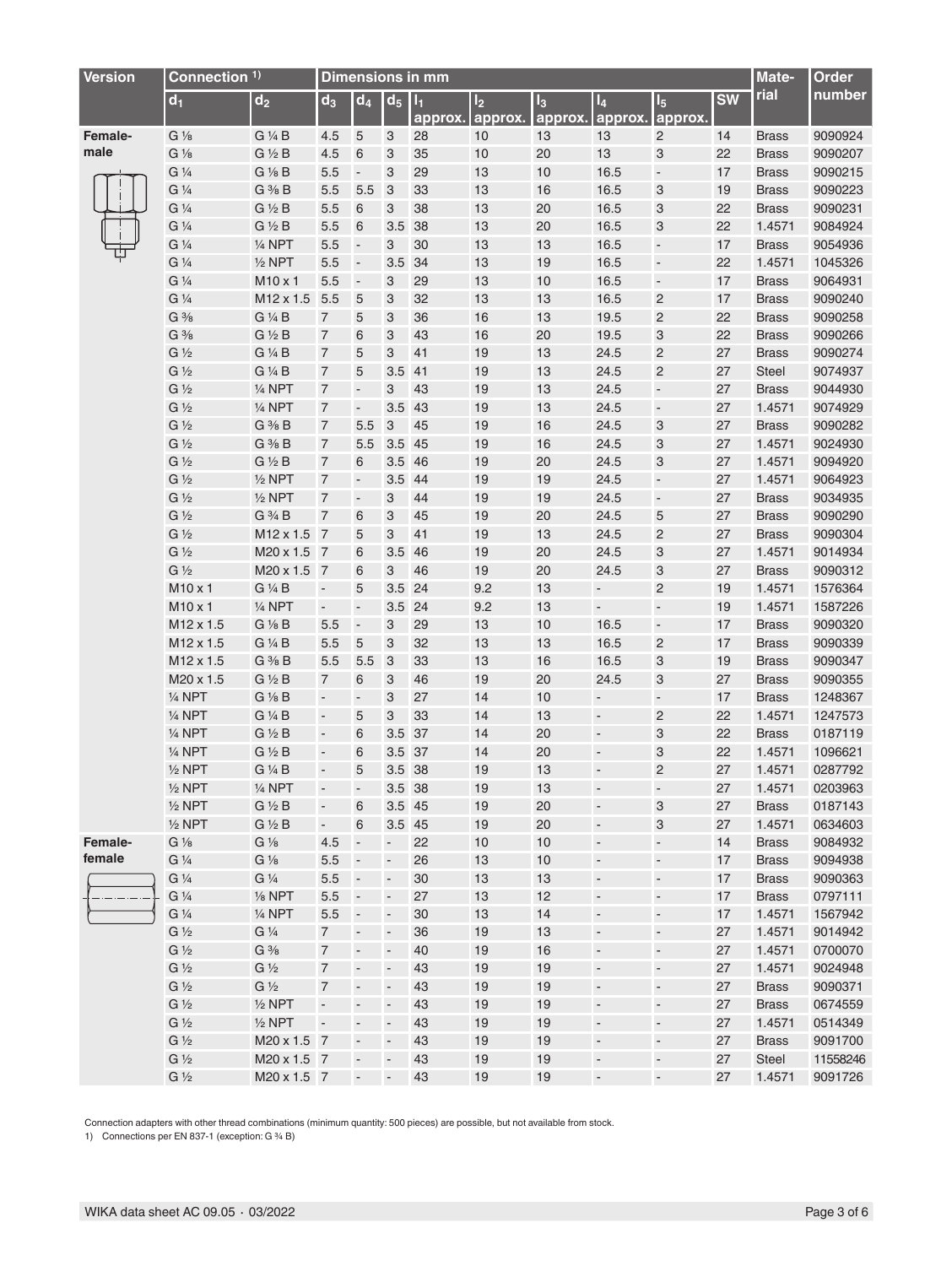| <b>Version</b>                                                                   | Connection <sup>1)</sup>                                  |                                                  | <b>Dimensions in mm</b>  |                            |                          |                           |                           |                                    |                                            |                              |                          |                               | Order              |
|----------------------------------------------------------------------------------|-----------------------------------------------------------|--------------------------------------------------|--------------------------|----------------------------|--------------------------|---------------------------|---------------------------|------------------------------------|--------------------------------------------|------------------------------|--------------------------|-------------------------------|--------------------|
|                                                                                  | $d_1$                                                     | $d_2$                                            | $d_3$                    | $d_4$                      | $d_5$                    | $\mathsf{H}_1$<br>approx. | I <sub>2</sub><br>approx. | $I_3$<br>approx.                   | $I_4$<br>approx.                           | $I_5$<br>approx.             | <b>SW</b>                | rial                          | number             |
| <b>Male-male</b>                                                                 | G 1/4 B                                                   | G 1/4 B                                          | 5                        | 5                          | 3                        | 34                        | 13                        | 13                                 | $\overline{2}$                             | $\overline{c}$               | 14                       | <b>Brass</b>                  | 9090380            |
|                                                                                  | $G \frac{1}{2} B$                                         | $G \frac{1}{2} B$                                | 6                        | 6                          | 3                        | 50                        | 20                        | 20                                 | 3                                          | 3                            | 22                       | <b>Brass</b>                  | 9090398            |
|                                                                                  | $G \frac{1}{2} B$                                         | $G \frac{1}{2} B$                                | 6                        | 6                          | 3.5                      | 50                        | 20                        | 20                                 | 3                                          | 3                            | 22                       | 1.4571                        | 9034943            |
|                                                                                  | $G \frac{1}{2} B$                                         | $1/2$ NPT                                        | 6                        | $\blacksquare$             | 3.5 49                   |                           | 20                        | $\blacksquare$                     | 3                                          | $\blacksquare$               | 22                       | 1.4571                        | 9044949            |
| <b>SS nipple</b>                                                                 | $G\frac{1}{8}$                                            | G 1/4 B                                          | $\Box$                   | 5                          | $\overline{\phantom{a}}$ | 14.5                      | 11                        | $\blacksquare$                     | $\blacksquare$                             | $\overline{c}$               | $\blacksquare$           | <b>Brass</b>                  | 9091076            |
|                                                                                  | $G\frac{1}{8}$                                            | $1/4$ NPT                                        | $\overline{\phantom{a}}$ | $\blacksquare$             | $\blacksquare$           | 13.5                      | 11                        | $\blacksquare$                     | $\overline{\phantom{a}}$                   | $\overline{\phantom{a}}$     | $\blacksquare$           | <b>Brass</b>                  | 9014950            |
|                                                                                  | $G\frac{1}{4}$                                            | % NPT                                            | $\Box$                   | $\Box$                     | $\overline{\phantom{a}}$ | 19                        | 15.5                      | $\blacksquare$                     | $\overline{a}$                             | $\blacksquare$               | $\blacksquare$           | <b>Brass</b>                  | 9024956            |
|                                                                                  | G 1/4                                                     | % NPT                                            | $\blacksquare$           | $\blacksquare$             | $\overline{a}$           | 19                        | 15.5                      | $\blacksquare$                     | $\frac{1}{2}$                              | $\blacksquare$               | $\blacksquare$           | 1.4571                        | 9074945            |
|                                                                                  | G <sup>1</sup> / <sub>4</sub>                             | $G \frac{3}{8} B$                                | $\Box$                   | 5.5                        | $\overline{\phantom{a}}$ | 19                        | 15.5                      | $\blacksquare$                     | $\frac{1}{2}$                              | 3                            | $\Box$                   | 1.4571                        | 9064940            |
|                                                                                  | $G\frac{1}{4}$                                            | $G \frac{3}{8} B$                                | $\Box$                   | 5.5                        | $\blacksquare$           | 19                        | 15.5                      | $\blacksquare$                     | $\overline{\phantom{a}}$                   | 3                            | $\blacksquare$           | <b>Brass</b>                  | 9091084            |
|                                                                                  | G <sup>1</sup> / <sub>4</sub>                             | $G \nless B$                                     | $\Box$                   | 6                          | $\overline{\phantom{a}}$ | 19                        | 15.5                      | $\blacksquare$                     | $\blacksquare$                             | 3                            | $\blacksquare$           | <b>Brass</b>                  | 9091092            |
|                                                                                  | G 1/4                                                     | $G \frac{1}{2} B$                                | $\overline{\phantom{a}}$ | 6                          | $\overline{a}$           | 19                        | 15.5                      | $\overline{\phantom{a}}$           | $\overline{\phantom{a}}$                   | 3                            | $\overline{\phantom{a}}$ | 1.4571                        | 9054944            |
|                                                                                  | G 1/4                                                     | $1/2$ NPT                                        | $\blacksquare$           | $\Box$                     | $\overline{a}$           | 19                        | 15.5                      | $\blacksquare$                     | $\blacksquare$                             | $\blacksquare$               | $\overline{\phantom{a}}$ | <b>Brass</b>                  | 9034951            |
|                                                                                  | G 1/4                                                     | $1/2$ NPT                                        | $\overline{\phantom{a}}$ | $\blacksquare$             | $\overline{a}$           | 19                        | 15.5                      | $\blacksquare$                     | $\overline{\phantom{a}}$                   | $\overline{\phantom{a}}$     | $\overline{\phantom{a}}$ | 1.4571                        | 9084940            |
|                                                                                  | $G\frac{1}{4}$                                            | M20 x 1.5                                        | $\overline{\phantom{a}}$ | 6                          | $\overline{\phantom{a}}$ | 19                        | 15.5                      | $\Box$                             | $\frac{1}{2}$                              | 3                            | $\Box$                   | <b>Brass</b>                  | 9094946            |
| LH-RH                                                                            | G 1/2-RH                                                  | G 1/2-LH                                         | 21.5                     | $\overline{\phantom{a}}$ . | $\overline{\phantom{a}}$ | 36                        | 15.5                      | 15.5                               | $\overline{\phantom{a}}$                   | $\blacksquare$               | 27                       | <b>Brass</b>                  | 9090401            |
| union DIN                                                                        | $G\frac{1}{2}$ -RH                                        | G 1/2-LH                                         | $21.5 -$                 |                            | $\overline{a}$           | 36                        | 15.5                      | 15.5                               | $\overline{\phantom{a}}$                   | $\overline{\phantom{a}}$     | 27                       | <b>Steel</b>                  | 9090410            |
| 16283                                                                            | $G\frac{1}{2}$ -RH                                        | G 1/2-LH                                         | $21.5 -$                 |                            | $\overline{a}$           | 36                        | 15.5                      | 15.5                               | $\blacksquare$                             | $\overline{\phantom{a}}$     | 27                       | 1.4571                        | 9092412            |
|                                                                                  | $G\frac{1}{2}$ -RH                                        | M20 x<br>$1.5-LH$                                | $21.5 -$                 |                            | $\overline{\phantom{a}}$ | 36                        | 15.5                      | 15.5                               | $\blacksquare$                             | $\blacksquare$               | 27                       | <b>Brass</b>                  | 9090428            |
|                                                                                  | G ½-RH                                                    | M20 x<br>$1.5-LH$                                | $21.5 -$                 |                            | $\overline{\phantom{a}}$ | 36                        | 15.5                      | 15.5                               | $\overline{\phantom{a}}$                   | $\blacksquare$               | 27                       | <b>Steel</b>                  | 9090436            |
|                                                                                  | M20 x 1.5-RH                                              | M20 x<br>$1.5-LH$                                | $20.5 -$                 |                            | $\overline{\phantom{a}}$ | 36                        | 15.5                      | 15.5                               | $\blacksquare$                             | $\qquad \qquad \blacksquare$ | 27                       | <b>Brass</b>                  | 9090444            |
| <b>Union nut</b>                                                                 | G <sup>1</sup> / <sub>4</sub>                             | <b>PN 250</b>                                    | 6.5                      | $\overline{\phantom{a}}$   | $\overline{a}$           | 22                        | 17                        | $\blacksquare$                     | $\blacksquare$                             | $\overline{\phantom{a}}$     | 17                       | <b>Brass</b>                  | 9090479            |
| <b>DIN 16284</b>                                                                 | G <sup>1</sup> / <sub>4</sub>                             | <b>PN 400</b>                                    | 6.5                      | $\blacksquare$             | $\overline{a}$           | 22                        | 17                        | $\blacksquare$                     | $\overline{\phantom{a}}$                   | $\blacksquare$               | 17                       | <b>Steel</b>                  | 9090487            |
|                                                                                  | $G\frac{1}{2}$                                            | <b>PN 250</b>                                    | $12.5 -$                 |                            | $\blacksquare$           | 30                        | 24                        | $\overline{\phantom{a}}$           | $\overline{\phantom{a}}$                   | $\overline{\phantom{a}}$     | 27                       | <b>Brass</b>                  | 9090495            |
|                                                                                  | $G\frac{1}{2}$                                            | <b>PN 400</b>                                    | $12.5 -$                 |                            | $\overline{a}$           | 30                        | 24                        | $\overline{\phantom{a}}$           | $\blacksquare$                             | $\overline{\phantom{a}}$     | 27                       | <b>Steel</b>                  | 9090509            |
|                                                                                  | $G\frac{1}{2}$                                            | <b>PN 400</b>                                    | $12.5 -$                 |                            | $\blacksquare$           | 30                        | 24                        | $\blacksquare$                     | $\overline{\phantom{a}}$                   | $\overline{\phantom{a}}$     | 27                       | 1.4571                        | 9092382            |
|                                                                                  | M12 x 1.5                                                 | <b>PN 250</b>                                    | 6.5                      | $\overline{\phantom{a}}$   | $\overline{a}$           | 22                        | 17                        | $\blacksquare$                     | $\blacksquare$                             | $\overline{\phantom{a}}$     | 17                       | <b>Brass</b>                  | 9090517            |
|                                                                                  | M20 x 1.5                                                 | <b>PN 250</b>                                    | $12.5 -$                 |                            | $\blacksquare$           | 30                        | 24                        | $\overline{\phantom{a}}$           | $\overline{\phantom{a}}$                   | $\overline{\phantom{a}}$     | 27                       | <b>Brass</b>                  | 9090525            |
| <b>Nipple</b><br><b>DIN 16284</b>                                                | for G $\frac{1}{4}$<br>M12 x 1.5                          | 9.5                                              | 5.5                      | 6                          | 2.5                      | 30                        | $\frac{1}{2}$             | 6                                  | $\overline{4}$                             | $\overline{\phantom{a}}$     | $\Box$                   | Brass $3$ )                   | 9090533            |
|                                                                                  | for G $\frac{1}{4}$ /<br>M12 x 1.5                        | 9.5                                              | 5.5                      | 6                          | 2.5 30                   |                           | $\blacksquare$            | 6                                  | $\overline{4}$                             | $\blacksquare$               | $\blacksquare$           | Steel <sup>3)</sup>           | 9090541            |
|                                                                                  | for G $\frac{1}{2}$ /<br>M20 x 1.5                        | 17.5                                             | $\overline{7}$           | 12                         | 3.5 30                   |                           | $\blacksquare$            | $6\phantom{1}6$                    | 6                                          |                              | $\blacksquare$           | Brass <sup>3)</sup>           | 9090550            |
|                                                                                  | for $G \frac{1}{2}$<br>M20 x 1.5<br>for G $\frac{1}{2}$ / | 17.5<br>17.5                                     | $\overline{7}$           | 12<br>12                   | 3.5 30<br>3.5 30         |                           | $\overline{\phantom{a}}$  | 6<br>6                             | 6<br>6                                     | $\qquad \qquad \blacksquare$ | $\overline{\phantom{a}}$ | Steel <sup>3)</sup><br>1.4571 | 9090568<br>9092390 |
| <b>Solderless</b>                                                                | M20 x 1.5<br>G <sup>1</sup> / <sub>4</sub>                | <b>PN 100</b>                                    |                          |                            | $\overline{\phantom{a}}$ | 33                        | 14.5                      |                                    |                                            |                              | 19/10 Steel              |                               | 9090932            |
| compres-                                                                         | G <sup>1</sup> / <sub>4</sub>                             | <b>PN 250</b>                                    | 4<br>6                   | $\overline{\phantom{a}}$   | $\overline{\phantom{a}}$ | 37                        | 14.5                      | $\overline{\phantom{a}}$<br>$\Box$ | $\overline{\phantom{a}}$<br>$\blacksquare$ | $\overline{\phantom{a}}$     | 19/14 Steel              |                               | 9090452            |
| sion fitting                                                                     | $G\frac{1}{2}$                                            | <b>PN 600</b>                                    | 6                        | $\overline{\phantom{a}}$   |                          |                           | 20                        |                                    |                                            | $\overline{\phantom{a}}$     |                          |                               |                    |
| with com-                                                                        |                                                           |                                                  |                          | $\overline{\phantom{a}}$   | $\blacksquare$           | 46                        |                           | $\blacksquare$                     | $\overline{\phantom{a}}$                   | $\overline{\phantom{a}}$     | 27/17 Steel              |                               | 9090460            |
| pression                                                                         | $G\frac{1}{2}$                                            | <b>PN 600</b>                                    | 6                        | $\overline{\phantom{a}}$   | $\overline{\phantom{a}}$ | 46                        | 20                        | $\overline{\phantom{a}}$           | ÷,                                         | $\overline{\phantom{a}}$     |                          | 27/17 1.4571                  | 9091734            |
| ring $2)$                                                                        | $G\frac{1}{2}$                                            | <b>PN 600</b>                                    | 8                        | $\qquad \qquad -$          | $\overline{\phantom{a}}$ | 46                        | 20                        | $\Box$                             | $\frac{1}{2}$                              | ÷,                           | 27/19 Steel              |                               | 9090940            |
|                                                                                  | $G\frac{1}{2}$                                            | <b>PN 600</b>                                    | 8                        | $\overline{\phantom{a}}$   | $\overline{a}$           | 46                        | 20                        | $\Box$                             | $\overline{\phantom{a}}$                   | $\overline{\phantom{a}}$     |                          | 27/19 1.4571                  | 9091742            |
|                                                                                  | $G\frac{1}{2}$                                            | <b>PN 600</b>                                    | 10                       | $\blacksquare$             | $\overline{a}$           | 47                        | 20                        | $\blacksquare$                     | $\blacksquare$                             | $\blacksquare$               | 27/22 Steel              |                               | 9091246            |
|                                                                                  | $G\frac{1}{2}$                                            | <b>PN 600</b>                                    | 10                       | $\overline{\phantom{a}}$   | $\overline{\phantom{a}}$ | 47                        | 20                        | $\blacksquare$                     | $\qquad \qquad \blacksquare$               | $\overline{\phantom{a}}$     |                          | 27/22 1.4571                  | 9091750            |
|                                                                                  | G <sub>1/2</sub>                                          | <b>PN 600</b>                                    | 12                       | ÷,                         | $\overline{a}$           | 47                        | 20                        | $\blacksquare$                     | $\overline{\phantom{a}}$                   | $\blacksquare$               | 27/24 Steel              |                               | 9091254            |
|                                                                                  | $G\frac{1}{2}$                                            | <b>PN 600</b>                                    | 12                       | $\overline{\phantom{a}}$   | $\overline{a}$           | 47                        | 20                        | $\overline{\phantom{a}}$           | $\overline{a}$                             | $\overline{\phantom{a}}$     |                          | 27/24 1.4571                  | 9091769            |
| <b>Threaded</b><br>flange set<br>ÆT.<br>$\Box$<br>$\Box$ $\Box$ $\Box$<br>ॼ<br>℡ | $G\frac{3}{4}$                                            | $\leq$ 4,000 bar For dimensions see illustration |                          |                            |                          |                           |                           |                                    |                                            |                              |                          | <b>Steel</b>                  | 9091165            |

Connection adapters with other thread combinations (minimum quantity: 500 pieces) are possible, but not available from stock.

1) Connections per EN 837-1 (exception: G % B)

2) Edge-sealing ring is included in delivery. From PN 250 upwards, the following pressure reductions on the appropriate pressure levels are required for higher temperatures:

at 100 °C = 11 % at 200 °C = 20 % at 300 °C = 29 % at 400 °C = 33 %

3) Brass = CuZn39Pb3 (2.0401); Steel = 9SMnPb28 (1.0718)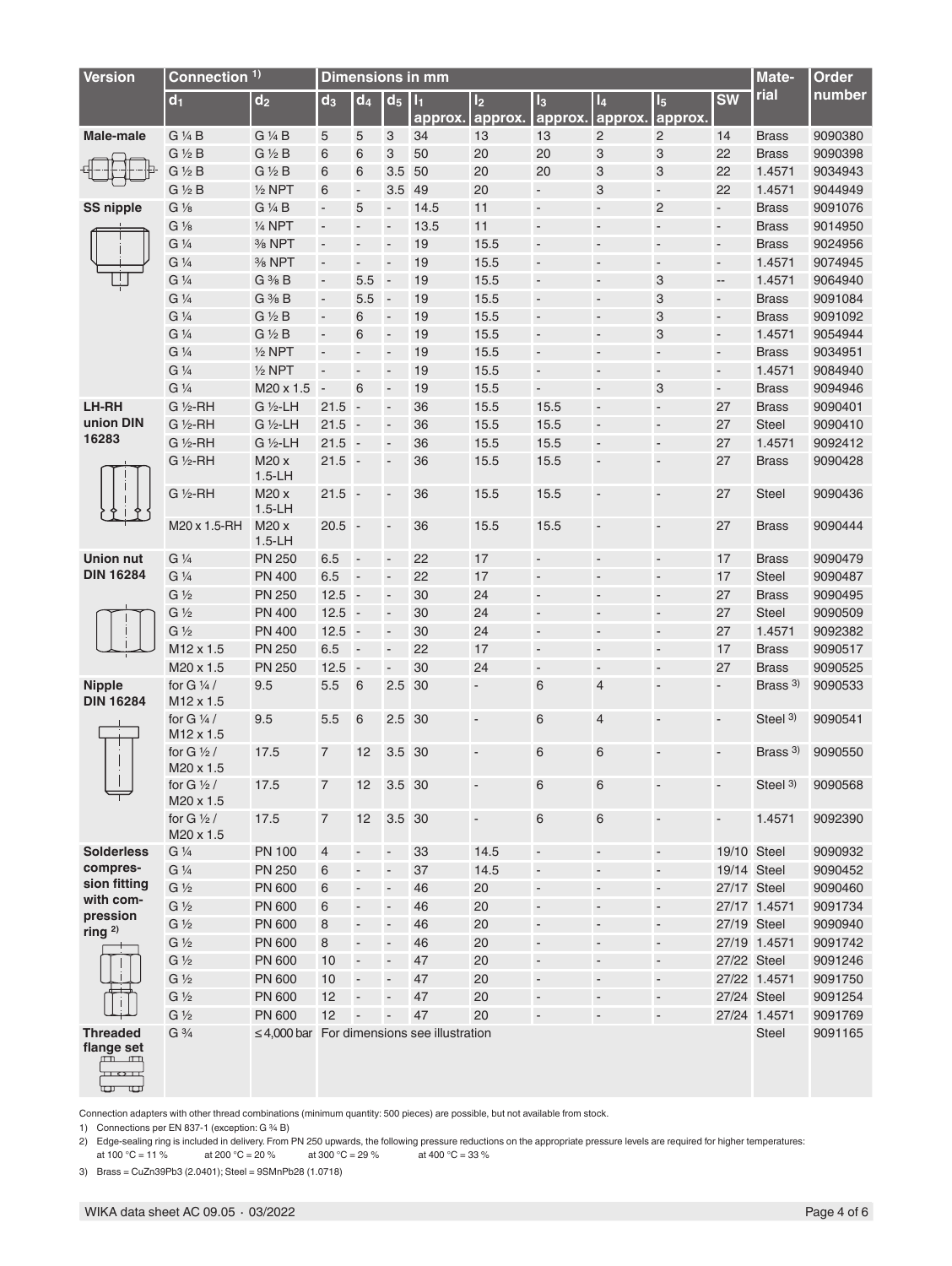# **Weld-on connection shanks**



**With parallel pipe thread per EN 837-1 1) Per DIN 16282, Form 6 with left-hand thread LH for LH/RH union**



273515.01 1273515.01

| <b>Standard</b>  | $ d_1$                 | $\mathsf{d}_2$<br><b>SW</b> | $d_3$ | $d_4$          | d <sub>5</sub> | $d_6$<br>max.            | $\mathbf{L}_1$ | $\mathbf{L}_2$ | l3                       | $I_4$ | <u>l</u> | Order number                                                        |                          |
|------------------|------------------------|-----------------------------|-------|----------------|----------------|--------------------------|----------------|----------------|--------------------------|-------|----------|---------------------------------------------------------------------|--------------------------|
|                  |                        |                             |       |                |                |                          |                |                |                          |       |          | 1.4571<br>9094962<br>9094970<br>$\overline{\phantom{a}}$<br>9094989 | <b>Steel</b>             |
| EN 837-1         | $G\frac{1}{2}B$        | 20                          | 14.7  | 6              | $\overline{7}$ | 4                        | 40             | 20             | 32                       | 5     | 5        |                                                                     | 9095020                  |
|                  | $M20 \times 1.5^{2}$   | 20                          | 14.7  | 6              | $\overline{7}$ | $\overline{4}$           | 40             | 20             | 32                       | 5     | 5        |                                                                     |                          |
|                  | $\frac{1}{2}$ NPT      | 20                          | 14.7  | 6              | $\overline{7}$ | $\overline{4}$           | 40             | 20             | 32                       | 5     | 5        |                                                                     | 9095047                  |
| <b>DIN 16282</b> | $G\frac{1}{2}B$ -LH    | 20                          | 14.7  | $\sim$         | $\overline{7}$ | $\overline{\phantom{a}}$ | 40             | 20             | $\overline{\phantom{a}}$ | 5     | 5        | 9094997                                                             | 9095055                  |
|                  | M20 x 1.5 - LH $^{2)}$ | 20                          | 14.7  | $\overline{a}$ |                | $\overline{\phantom{a}}$ | 40             | 20             | $\overline{\phantom{a}}$ | 5     | 5        | 9095004                                                             | $\overline{\phantom{a}}$ |

1273515.01

273515.01

1) Corresponds to the previous form 4 per DIN 16282

2) Metric ISO threads are based upon the withdrawn DIN 16288 : 1987. These threads are no longer standardised in EN 837 and DIN 16282

# **Rotatable connection adapters (swivel adapters)**

This 360° swivel connection (swivel adapter) enables the simple orientation of pressure measuring instruments. The measuring instrument can be turned through a 360° range. Also when using an NPT thread, the pressure measuring instrument can be rotated to the position in which the pressure can be read optimally on the dial.

## **Mounting instructions**

- First, mount the connection adapter with the process connection side  $\oslash$  to the piping (take care it is sealed).
- Then fasten the pressure measuring instrument at the measuring instrument connection side  $\mathbb O$ .
- Turn the pressure measuring instrument so the window is in the desired position, such that the pressure can be read optimally from the dial.
- $\blacksquare$  Finally, tighten the entire system with the swivel nut  $\mathcal{D}$ . Fix the pressure measuring instrument in the desired display direction.